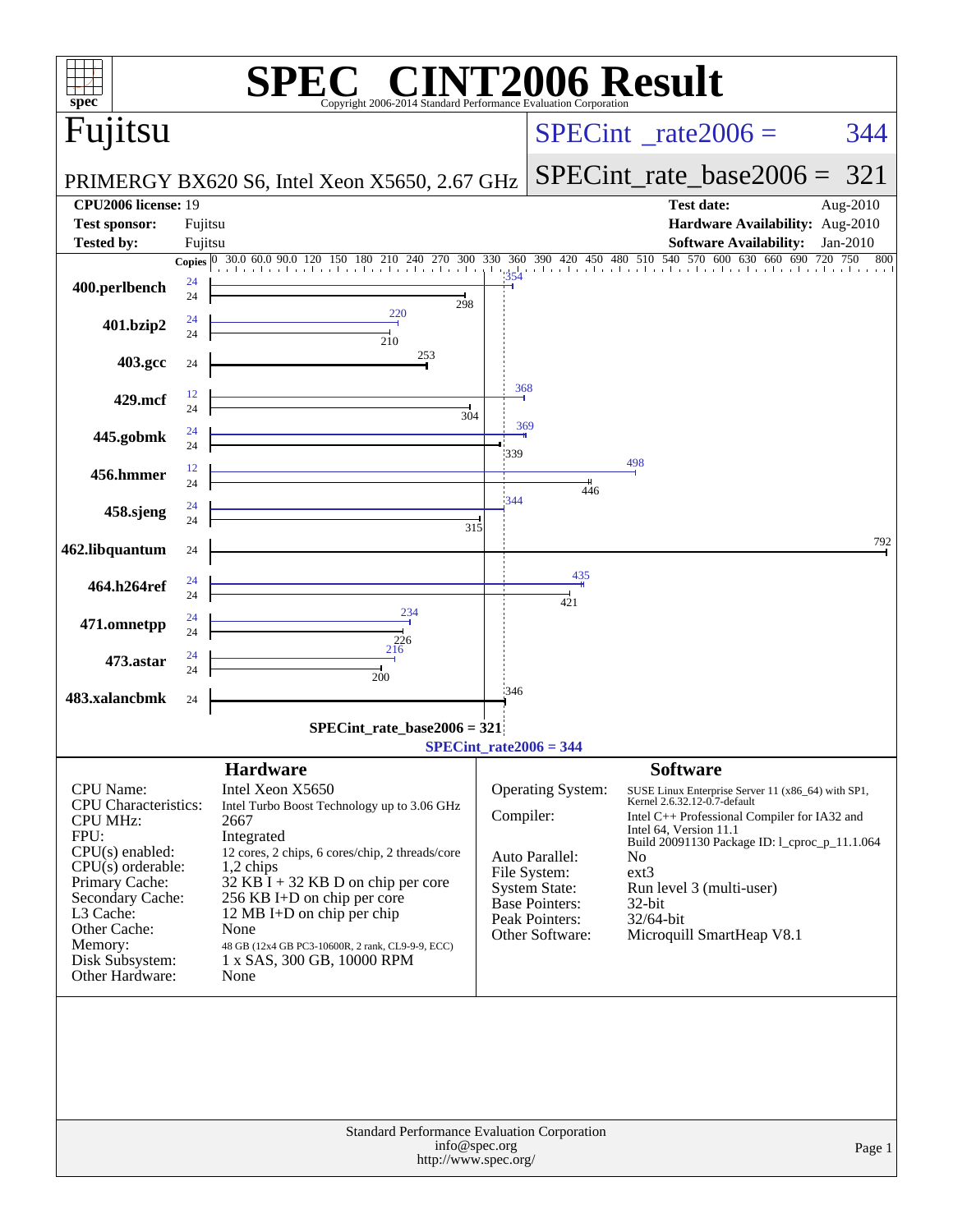

# **[SPEC CINT2006 Result](http://www.spec.org/auto/cpu2006/Docs/result-fields.html#SPECCINT2006Result)**

## Fujitsu

### SPECint rate $2006 = 344$

PRIMERGY BX620 S6, Intel Xeon X5650, 2.67 GHz

[SPECint\\_rate\\_base2006 =](http://www.spec.org/auto/cpu2006/Docs/result-fields.html#SPECintratebase2006) 321

**[CPU2006 license:](http://www.spec.org/auto/cpu2006/Docs/result-fields.html#CPU2006license)** 19 **[Test date:](http://www.spec.org/auto/cpu2006/Docs/result-fields.html#Testdate)** Aug-2010

**[Test sponsor:](http://www.spec.org/auto/cpu2006/Docs/result-fields.html#Testsponsor)** Fujitsu **[Hardware Availability:](http://www.spec.org/auto/cpu2006/Docs/result-fields.html#HardwareAvailability)** Aug-2010 **[Tested by:](http://www.spec.org/auto/cpu2006/Docs/result-fields.html#Testedby)** Fujitsu **[Software Availability:](http://www.spec.org/auto/cpu2006/Docs/result-fields.html#SoftwareAvailability)** Jan-2010

#### **[Results Table](http://www.spec.org/auto/cpu2006/Docs/result-fields.html#ResultsTable)**

|                    | <b>Base</b>                                                                                              |                |       |                |            |                |            |               | <b>Peak</b>    |              |                |              |                |              |  |
|--------------------|----------------------------------------------------------------------------------------------------------|----------------|-------|----------------|------------|----------------|------------|---------------|----------------|--------------|----------------|--------------|----------------|--------------|--|
| <b>Benchmark</b>   | <b>Copies</b>                                                                                            | <b>Seconds</b> | Ratio | <b>Seconds</b> | Ratio      | <b>Seconds</b> | Ratio      | <b>Copies</b> | <b>Seconds</b> | <b>Ratio</b> | <b>Seconds</b> | <b>Ratio</b> | <b>Seconds</b> | <b>Ratio</b> |  |
| 400.perlbench      | 24                                                                                                       | 784            | 299   | 786            | 298        | 787            | 298        | 24            | 662            | 354          | 663            | 354          | 662            | 354          |  |
| 401.bzip2          | 24                                                                                                       | 1102           | 210   | 1102           | <b>210</b> | 1101           | <b>210</b> | 24            | 1052           | 220          | 1053           | 220          | 1053           | 220          |  |
| $403.\mathrm{gcc}$ | 24                                                                                                       | 760            | 254   | 763            | 253        | 765            | 253        | 24            | 760            | 254          | 763            | 253          | 765            | 253          |  |
| $429$ .mcf         | 24                                                                                                       | 718            | 305   | 719            | 304        | 722            | 303        | 12            | 298            | 368          | 298            | 368          | 297            | 369          |  |
| $445$ .gobmk       | 24                                                                                                       | 740            | 340   | 745            | 338        | 742            | 339        | 24            | 682            | 369          | 686            | 367          | 679            | 371          |  |
| 456.hmmer          | 24                                                                                                       | 502            | 446   | 502            | 446        | 505            | 443        | 12            | 225            | 499          | 225            | 498          | 225            | 498          |  |
| $458$ .sjeng       | 24                                                                                                       | 922            | 315   | 921            | 315        | 920            | 316        | 24            | 843            | 345          | 843            | 344          | 843            | 344          |  |
| 462.libquantum     | 24                                                                                                       | 628            | 792   | 628            | 792        | 627            | 793        | 24            | 628            | 792          | 628            | <u>792</u>   | 627            | 793          |  |
| 464.h264ref        | 24                                                                                                       | 1262           | 421   | 1262           | 421        | 1262           | 421        | 24            | 1215           | 437          | 1222           | 435          | 1222           | 435          |  |
| 471.omnetpp        | 24                                                                                                       | 665            | 226   | 664            | 226        | 666            | 225        | 24            | 641            | 234          | 642            | 234          | 642            | 234          |  |
| 473.astar          | 24                                                                                                       | 843            | 200   | 841            | <b>200</b> | 843            | 200        | 24            | 779            | 216          | 779            | 216          | 779            | 216          |  |
| 483.xalancbmk      | 24                                                                                                       | 479            | 345   | 479            | <b>346</b> | 479            | 346        | 24            | 479            | 345          | 479            | 346          | 479            | 346          |  |
|                    | Results appear in the order in which they were run. Bold underlined text indicates a median measurement. |                |       |                |            |                |            |               |                |              |                |              |                |              |  |

#### **[Submit Notes](http://www.spec.org/auto/cpu2006/Docs/result-fields.html#SubmitNotes)**

The config file option 'submit' was used. numactl was used to bind copies to the cores

### **[Operating System Notes](http://www.spec.org/auto/cpu2006/Docs/result-fields.html#OperatingSystemNotes)**

'ulimit -s unlimited' was used to set the stacksize to unlimited prior to run

### **[Platform Notes](http://www.spec.org/auto/cpu2006/Docs/result-fields.html#PlatformNotes)**

 BIOS configuration: Data Reuse Optimization = Disable Performance/Power Setting = Traditional

### **[General Notes](http://www.spec.org/auto/cpu2006/Docs/result-fields.html#GeneralNotes)**

 For information about Fujitsu please visit: <http://www.fujitsu.com> Binaries were compiled on SLES 10 with Binutils 2.18.50.0.7.20080502

## **[Base Compiler Invocation](http://www.spec.org/auto/cpu2006/Docs/result-fields.html#BaseCompilerInvocation)**

[C benchmarks](http://www.spec.org/auto/cpu2006/Docs/result-fields.html#Cbenchmarks): [icc -m32](http://www.spec.org/cpu2006/results/res2010q3/cpu2006-20100913-13204.flags.html#user_CCbase_intel_icc_32bit_5ff4a39e364c98233615fdd38438c6f2)

Continued on next page

Standard Performance Evaluation Corporation [info@spec.org](mailto:info@spec.org) <http://www.spec.org/>

Page 2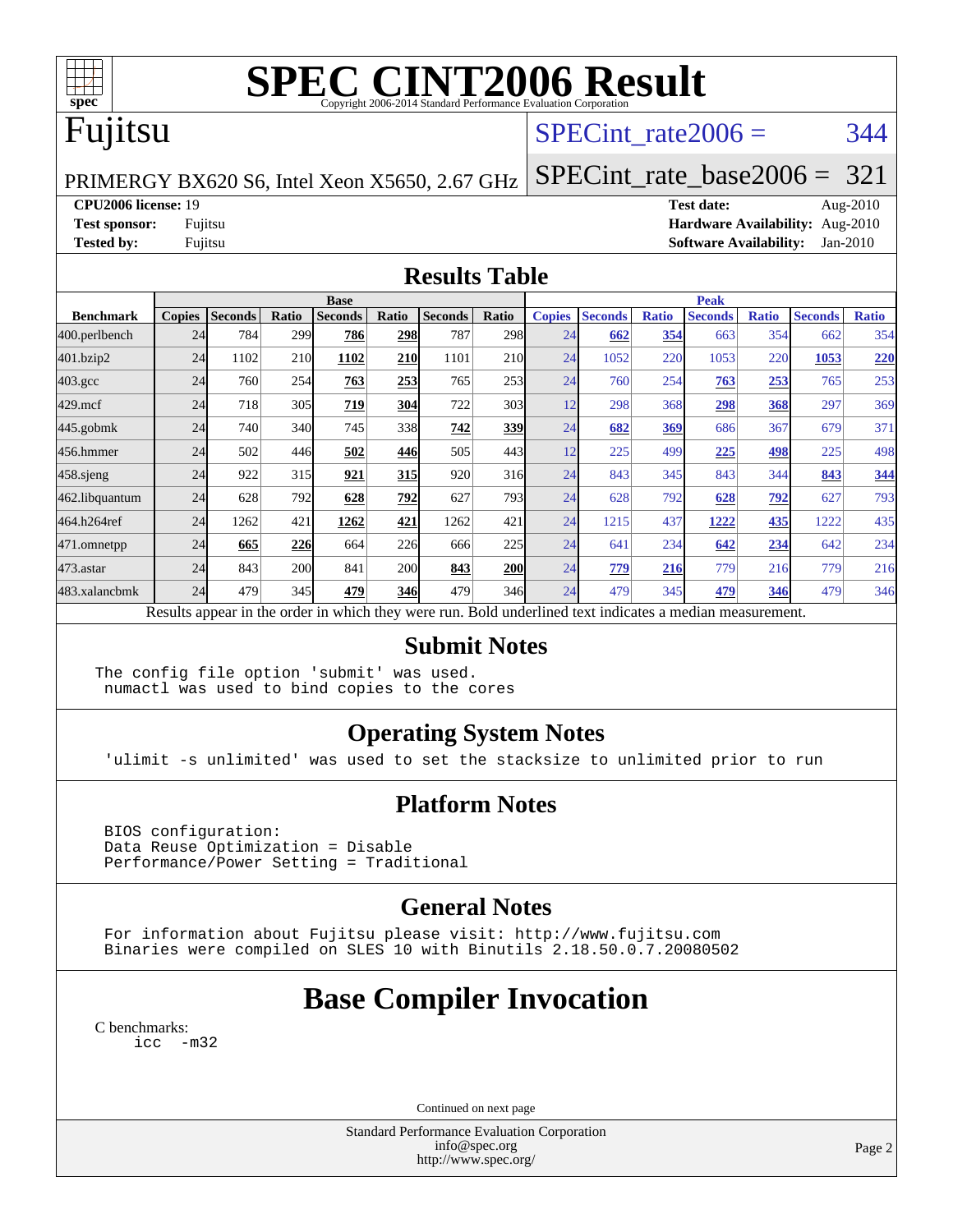| <b>SPEC CINT2006 Result</b><br>spec <sup>®</sup><br>Copyright 2006-2014 Standard Performance Evaluation Corporation                                                                                                                                                           |                                                                                                               |  |  |  |  |  |  |  |
|-------------------------------------------------------------------------------------------------------------------------------------------------------------------------------------------------------------------------------------------------------------------------------|---------------------------------------------------------------------------------------------------------------|--|--|--|--|--|--|--|
| Fujitsu                                                                                                                                                                                                                                                                       | 344<br>$SPECint rate 2006 =$                                                                                  |  |  |  |  |  |  |  |
| PRIMERGY BX620 S6, Intel Xeon X5650, 2.67 GHz                                                                                                                                                                                                                                 | $SPECint_rate_base2006 =$<br>321                                                                              |  |  |  |  |  |  |  |
| <b>CPU2006 license: 19</b><br><b>Test sponsor:</b><br>Fujitsu<br><b>Tested by:</b><br>Fujitsu                                                                                                                                                                                 | <b>Test date:</b><br>Aug-2010<br>Hardware Availability: Aug-2010<br><b>Software Availability:</b><br>Jan-2010 |  |  |  |  |  |  |  |
| <b>Base Compiler Invocation (Continued)</b><br>$C_{++}$ benchmarks:<br>icpc -m32                                                                                                                                                                                              |                                                                                                               |  |  |  |  |  |  |  |
| <b>Base Portability Flags</b><br>400.perlbench: -DSPEC_CPU_LINUX_IA32<br>462.libquantum: -DSPEC_CPU_LINUX<br>483.xalancbmk: - DSPEC CPU LINUX                                                                                                                                 |                                                                                                               |  |  |  |  |  |  |  |
| <b>Base Optimization Flags</b><br>C benchmarks:<br>-xSSE4.2 -ipo -03 -no-prec-div -static -opt-prefetch<br>$C_{++}$ benchmarks:<br>-xSSE4.2 -ipo -03 -no-prec-div -opt-prefetch -Wl,-z, muldefs<br>-L/home/cmplr/usr3/alrahate/cpu2006.1.1.ic11.1/libic11.1-32bit -lsmartheap |                                                                                                               |  |  |  |  |  |  |  |
| <b>Base Other Flags</b><br>C benchmarks:                                                                                                                                                                                                                                      |                                                                                                               |  |  |  |  |  |  |  |
| 403.gcc: -Dalloca=_alloca                                                                                                                                                                                                                                                     |                                                                                                               |  |  |  |  |  |  |  |
| <b>Peak Compiler Invocation</b><br>C benchmarks (except as noted below):<br>$-m32$<br>icc<br>$401.bzip2:$ icc $-m64$<br>456.hmmer: icc -m64<br>458.sjeng: icc -m64<br>C++ benchmarks (except as noted below):<br>icpc -m32<br>473.astar: icpc -m64                            |                                                                                                               |  |  |  |  |  |  |  |

Standard Performance Evaluation Corporation [info@spec.org](mailto:info@spec.org) <http://www.spec.org/>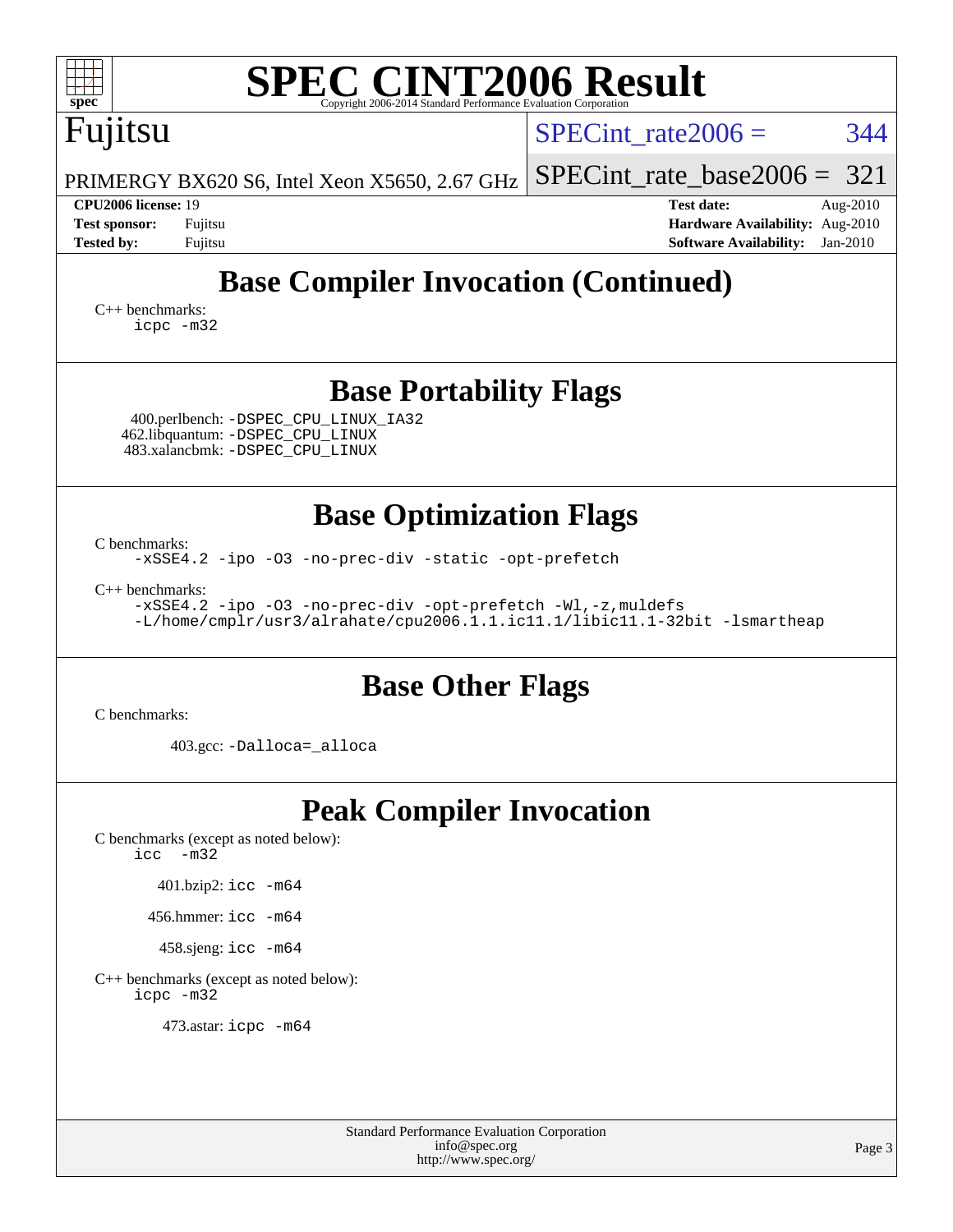

# **[SPEC CINT2006 Result](http://www.spec.org/auto/cpu2006/Docs/result-fields.html#SPECCINT2006Result)**

## Fujitsu

SPECint rate $2006 = 344$ 

[SPECint\\_rate\\_base2006 =](http://www.spec.org/auto/cpu2006/Docs/result-fields.html#SPECintratebase2006) 321

PRIMERGY BX620 S6, Intel Xeon X5650, 2.67 GHz

**[CPU2006 license:](http://www.spec.org/auto/cpu2006/Docs/result-fields.html#CPU2006license)** 19 **[Test date:](http://www.spec.org/auto/cpu2006/Docs/result-fields.html#Testdate)** Aug-2010 **[Test sponsor:](http://www.spec.org/auto/cpu2006/Docs/result-fields.html#Testsponsor)** Fujitsu **[Hardware Availability:](http://www.spec.org/auto/cpu2006/Docs/result-fields.html#HardwareAvailability)** Aug-2010 **[Tested by:](http://www.spec.org/auto/cpu2006/Docs/result-fields.html#Testedby)** Fujitsu **[Software Availability:](http://www.spec.org/auto/cpu2006/Docs/result-fields.html#SoftwareAvailability)** Jan-2010

### **[Peak Portability Flags](http://www.spec.org/auto/cpu2006/Docs/result-fields.html#PeakPortabilityFlags)**

 400.perlbench: [-DSPEC\\_CPU\\_LINUX\\_IA32](http://www.spec.org/cpu2006/results/res2010q3/cpu2006-20100913-13204.flags.html#b400.perlbench_peakCPORTABILITY_DSPEC_CPU_LINUX_IA32) 401.bzip2: [-DSPEC\\_CPU\\_LP64](http://www.spec.org/cpu2006/results/res2010q3/cpu2006-20100913-13204.flags.html#suite_peakCPORTABILITY401_bzip2_DSPEC_CPU_LP64) 456.hmmer: [-DSPEC\\_CPU\\_LP64](http://www.spec.org/cpu2006/results/res2010q3/cpu2006-20100913-13204.flags.html#suite_peakCPORTABILITY456_hmmer_DSPEC_CPU_LP64) 458.sjeng: [-DSPEC\\_CPU\\_LP64](http://www.spec.org/cpu2006/results/res2010q3/cpu2006-20100913-13204.flags.html#suite_peakCPORTABILITY458_sjeng_DSPEC_CPU_LP64) 462.libquantum: [-DSPEC\\_CPU\\_LINUX](http://www.spec.org/cpu2006/results/res2010q3/cpu2006-20100913-13204.flags.html#b462.libquantum_peakCPORTABILITY_DSPEC_CPU_LINUX) 473.astar: [-DSPEC\\_CPU\\_LP64](http://www.spec.org/cpu2006/results/res2010q3/cpu2006-20100913-13204.flags.html#suite_peakCXXPORTABILITY473_astar_DSPEC_CPU_LP64) 483.xalancbmk: [-DSPEC\\_CPU\\_LINUX](http://www.spec.org/cpu2006/results/res2010q3/cpu2006-20100913-13204.flags.html#b483.xalancbmk_peakCXXPORTABILITY_DSPEC_CPU_LINUX)

### **[Peak Optimization Flags](http://www.spec.org/auto/cpu2006/Docs/result-fields.html#PeakOptimizationFlags)**

[C benchmarks](http://www.spec.org/auto/cpu2006/Docs/result-fields.html#Cbenchmarks):

Standard Performance Evaluation Corporation 400.perlbench: [-xSSE4.2](http://www.spec.org/cpu2006/results/res2010q3/cpu2006-20100913-13204.flags.html#user_peakPASS2_CFLAGSPASS2_LDCFLAGS400_perlbench_f-xSSE42_f91528193cf0b216347adb8b939d4107)(pass 2) [-prof-gen](http://www.spec.org/cpu2006/results/res2010q3/cpu2006-20100913-13204.flags.html#user_peakPASS1_CFLAGSPASS1_LDCFLAGS400_perlbench_prof_gen_e43856698f6ca7b7e442dfd80e94a8fc)(pass 1) [-ipo](http://www.spec.org/cpu2006/results/res2010q3/cpu2006-20100913-13204.flags.html#user_peakPASS2_CFLAGSPASS2_LDCFLAGS400_perlbench_f-ipo)(pass 2) [-O3](http://www.spec.org/cpu2006/results/res2010q3/cpu2006-20100913-13204.flags.html#user_peakPASS2_CFLAGSPASS2_LDCFLAGS400_perlbench_f-O3)(pass 2) [-no-prec-div](http://www.spec.org/cpu2006/results/res2010q3/cpu2006-20100913-13204.flags.html#user_peakPASS2_CFLAGSPASS2_LDCFLAGS400_perlbench_f-no-prec-div)(pass 2) [-static](http://www.spec.org/cpu2006/results/res2010q3/cpu2006-20100913-13204.flags.html#user_peakPASS2_CFLAGSPASS2_LDCFLAGS400_perlbench_f-static)(pass 2) [-prof-use](http://www.spec.org/cpu2006/results/res2010q3/cpu2006-20100913-13204.flags.html#user_peakPASS2_CFLAGSPASS2_LDCFLAGS400_perlbench_prof_use_bccf7792157ff70d64e32fe3e1250b55)(pass 2) [-ansi-alias](http://www.spec.org/cpu2006/results/res2010q3/cpu2006-20100913-13204.flags.html#user_peakCOPTIMIZE400_perlbench_f-ansi-alias) 401.bzip2: [-xSSE4.2](http://www.spec.org/cpu2006/results/res2010q3/cpu2006-20100913-13204.flags.html#user_peakPASS2_CFLAGSPASS2_LDCFLAGS401_bzip2_f-xSSE42_f91528193cf0b216347adb8b939d4107)(pass 2) [-prof-gen](http://www.spec.org/cpu2006/results/res2010q3/cpu2006-20100913-13204.flags.html#user_peakPASS1_CFLAGSPASS1_LDCFLAGS401_bzip2_prof_gen_e43856698f6ca7b7e442dfd80e94a8fc)(pass 1) [-ipo](http://www.spec.org/cpu2006/results/res2010q3/cpu2006-20100913-13204.flags.html#user_peakPASS2_CFLAGSPASS2_LDCFLAGS401_bzip2_f-ipo)(pass 2) [-O3](http://www.spec.org/cpu2006/results/res2010q3/cpu2006-20100913-13204.flags.html#user_peakPASS2_CFLAGSPASS2_LDCFLAGS401_bzip2_f-O3)(pass 2) [-no-prec-div](http://www.spec.org/cpu2006/results/res2010q3/cpu2006-20100913-13204.flags.html#user_peakPASS2_CFLAGSPASS2_LDCFLAGS401_bzip2_f-no-prec-div)(pass 2) [-static](http://www.spec.org/cpu2006/results/res2010q3/cpu2006-20100913-13204.flags.html#user_peakPASS2_CFLAGSPASS2_LDCFLAGS401_bzip2_f-static)(pass 2) [-prof-use](http://www.spec.org/cpu2006/results/res2010q3/cpu2006-20100913-13204.flags.html#user_peakPASS2_CFLAGSPASS2_LDCFLAGS401_bzip2_prof_use_bccf7792157ff70d64e32fe3e1250b55)(pass 2) [-opt-prefetch](http://www.spec.org/cpu2006/results/res2010q3/cpu2006-20100913-13204.flags.html#user_peakCOPTIMIZE401_bzip2_f-opt-prefetch) [-ansi-alias](http://www.spec.org/cpu2006/results/res2010q3/cpu2006-20100913-13204.flags.html#user_peakCOPTIMIZE401_bzip2_f-ansi-alias) [-auto-ilp32](http://www.spec.org/cpu2006/results/res2010q3/cpu2006-20100913-13204.flags.html#user_peakCOPTIMIZE401_bzip2_f-auto-ilp32)  $403.\text{gcc: basepeak}$  = yes 429.mcf: [-xSSE4.2](http://www.spec.org/cpu2006/results/res2010q3/cpu2006-20100913-13204.flags.html#user_peakCOPTIMIZE429_mcf_f-xSSE42_f91528193cf0b216347adb8b939d4107) [-ipo](http://www.spec.org/cpu2006/results/res2010q3/cpu2006-20100913-13204.flags.html#user_peakCOPTIMIZE429_mcf_f-ipo) [-O3](http://www.spec.org/cpu2006/results/res2010q3/cpu2006-20100913-13204.flags.html#user_peakCOPTIMIZE429_mcf_f-O3) [-no-prec-div](http://www.spec.org/cpu2006/results/res2010q3/cpu2006-20100913-13204.flags.html#user_peakCOPTIMIZE429_mcf_f-no-prec-div) [-static](http://www.spec.org/cpu2006/results/res2010q3/cpu2006-20100913-13204.flags.html#user_peakCOPTIMIZE429_mcf_f-static) [-opt-prefetch](http://www.spec.org/cpu2006/results/res2010q3/cpu2006-20100913-13204.flags.html#user_peakCOPTIMIZE429_mcf_f-opt-prefetch) 445.gobmk: [-xSSE4.2](http://www.spec.org/cpu2006/results/res2010q3/cpu2006-20100913-13204.flags.html#user_peakPASS2_CFLAGSPASS2_LDCFLAGS445_gobmk_f-xSSE42_f91528193cf0b216347adb8b939d4107)(pass 2) [-prof-gen](http://www.spec.org/cpu2006/results/res2010q3/cpu2006-20100913-13204.flags.html#user_peakPASS1_CFLAGSPASS1_LDCFLAGS445_gobmk_prof_gen_e43856698f6ca7b7e442dfd80e94a8fc)(pass 1) [-prof-use](http://www.spec.org/cpu2006/results/res2010q3/cpu2006-20100913-13204.flags.html#user_peakPASS2_CFLAGSPASS2_LDCFLAGS445_gobmk_prof_use_bccf7792157ff70d64e32fe3e1250b55)(pass 2) [-O2](http://www.spec.org/cpu2006/results/res2010q3/cpu2006-20100913-13204.flags.html#user_peakCOPTIMIZE445_gobmk_f-O2) [-ipo](http://www.spec.org/cpu2006/results/res2010q3/cpu2006-20100913-13204.flags.html#user_peakCOPTIMIZE445_gobmk_f-ipo) [-no-prec-div](http://www.spec.org/cpu2006/results/res2010q3/cpu2006-20100913-13204.flags.html#user_peakCOPTIMIZE445_gobmk_f-no-prec-div) [-ansi-alias](http://www.spec.org/cpu2006/results/res2010q3/cpu2006-20100913-13204.flags.html#user_peakCOPTIMIZE445_gobmk_f-ansi-alias) 456.hmmer: [-xSSE4.2](http://www.spec.org/cpu2006/results/res2010q3/cpu2006-20100913-13204.flags.html#user_peakCOPTIMIZE456_hmmer_f-xSSE42_f91528193cf0b216347adb8b939d4107) [-ipo](http://www.spec.org/cpu2006/results/res2010q3/cpu2006-20100913-13204.flags.html#user_peakCOPTIMIZE456_hmmer_f-ipo) [-O3](http://www.spec.org/cpu2006/results/res2010q3/cpu2006-20100913-13204.flags.html#user_peakCOPTIMIZE456_hmmer_f-O3) [-no-prec-div](http://www.spec.org/cpu2006/results/res2010q3/cpu2006-20100913-13204.flags.html#user_peakCOPTIMIZE456_hmmer_f-no-prec-div) [-static](http://www.spec.org/cpu2006/results/res2010q3/cpu2006-20100913-13204.flags.html#user_peakCOPTIMIZE456_hmmer_f-static) [-unroll2](http://www.spec.org/cpu2006/results/res2010q3/cpu2006-20100913-13204.flags.html#user_peakCOPTIMIZE456_hmmer_f-unroll_784dae83bebfb236979b41d2422d7ec2) [-ansi-alias](http://www.spec.org/cpu2006/results/res2010q3/cpu2006-20100913-13204.flags.html#user_peakCOPTIMIZE456_hmmer_f-ansi-alias) [-auto-ilp32](http://www.spec.org/cpu2006/results/res2010q3/cpu2006-20100913-13204.flags.html#user_peakCOPTIMIZE456_hmmer_f-auto-ilp32)  $458 \text{.}$  sjeng:  $-xSSE4$ .  $2(\text{pass 2})$  -prof-qen(pass 1) [-ipo](http://www.spec.org/cpu2006/results/res2010q3/cpu2006-20100913-13204.flags.html#user_peakPASS2_CFLAGSPASS2_LDCFLAGS458_sjeng_f-ipo)(pass 2) [-O3](http://www.spec.org/cpu2006/results/res2010q3/cpu2006-20100913-13204.flags.html#user_peakPASS2_CFLAGSPASS2_LDCFLAGS458_sjeng_f-O3)(pass 2) [-no-prec-div](http://www.spec.org/cpu2006/results/res2010q3/cpu2006-20100913-13204.flags.html#user_peakPASS2_CFLAGSPASS2_LDCFLAGS458_sjeng_f-no-prec-div)(pass 2) [-static](http://www.spec.org/cpu2006/results/res2010q3/cpu2006-20100913-13204.flags.html#user_peakPASS2_CFLAGSPASS2_LDCFLAGS458_sjeng_f-static)(pass 2) [-prof-use](http://www.spec.org/cpu2006/results/res2010q3/cpu2006-20100913-13204.flags.html#user_peakPASS2_CFLAGSPASS2_LDCFLAGS458_sjeng_prof_use_bccf7792157ff70d64e32fe3e1250b55)(pass 2) [-unroll4](http://www.spec.org/cpu2006/results/res2010q3/cpu2006-20100913-13204.flags.html#user_peakCOPTIMIZE458_sjeng_f-unroll_4e5e4ed65b7fd20bdcd365bec371b81f) [-auto-ilp32](http://www.spec.org/cpu2006/results/res2010q3/cpu2006-20100913-13204.flags.html#user_peakCOPTIMIZE458_sjeng_f-auto-ilp32)  $462$ .libquantum: basepeak = yes 464.h264ref: [-xSSE4.2](http://www.spec.org/cpu2006/results/res2010q3/cpu2006-20100913-13204.flags.html#user_peakPASS2_CFLAGSPASS2_LDCFLAGS464_h264ref_f-xSSE42_f91528193cf0b216347adb8b939d4107)(pass 2) [-prof-gen](http://www.spec.org/cpu2006/results/res2010q3/cpu2006-20100913-13204.flags.html#user_peakPASS1_CFLAGSPASS1_LDCFLAGS464_h264ref_prof_gen_e43856698f6ca7b7e442dfd80e94a8fc)(pass 1) [-ipo](http://www.spec.org/cpu2006/results/res2010q3/cpu2006-20100913-13204.flags.html#user_peakPASS2_CFLAGSPASS2_LDCFLAGS464_h264ref_f-ipo)(pass 2) [-O3](http://www.spec.org/cpu2006/results/res2010q3/cpu2006-20100913-13204.flags.html#user_peakPASS2_CFLAGSPASS2_LDCFLAGS464_h264ref_f-O3)(pass 2) [-no-prec-div](http://www.spec.org/cpu2006/results/res2010q3/cpu2006-20100913-13204.flags.html#user_peakPASS2_CFLAGSPASS2_LDCFLAGS464_h264ref_f-no-prec-div)(pass 2) [-static](http://www.spec.org/cpu2006/results/res2010q3/cpu2006-20100913-13204.flags.html#user_peakPASS2_CFLAGSPASS2_LDCFLAGS464_h264ref_f-static)(pass 2) [-prof-use](http://www.spec.org/cpu2006/results/res2010q3/cpu2006-20100913-13204.flags.html#user_peakPASS2_CFLAGSPASS2_LDCFLAGS464_h264ref_prof_use_bccf7792157ff70d64e32fe3e1250b55)(pass 2) [-unroll2](http://www.spec.org/cpu2006/results/res2010q3/cpu2006-20100913-13204.flags.html#user_peakCOPTIMIZE464_h264ref_f-unroll_784dae83bebfb236979b41d2422d7ec2) [-ansi-alias](http://www.spec.org/cpu2006/results/res2010q3/cpu2006-20100913-13204.flags.html#user_peakCOPTIMIZE464_h264ref_f-ansi-alias) [C++ benchmarks:](http://www.spec.org/auto/cpu2006/Docs/result-fields.html#CXXbenchmarks) 471.omnetpp: [-xSSE4.2](http://www.spec.org/cpu2006/results/res2010q3/cpu2006-20100913-13204.flags.html#user_peakPASS2_CXXFLAGSPASS2_LDCXXFLAGS471_omnetpp_f-xSSE42_f91528193cf0b216347adb8b939d4107)(pass 2) [-prof-gen](http://www.spec.org/cpu2006/results/res2010q3/cpu2006-20100913-13204.flags.html#user_peakPASS1_CXXFLAGSPASS1_LDCXXFLAGS471_omnetpp_prof_gen_e43856698f6ca7b7e442dfd80e94a8fc)(pass 1) [-ipo](http://www.spec.org/cpu2006/results/res2010q3/cpu2006-20100913-13204.flags.html#user_peakPASS2_CXXFLAGSPASS2_LDCXXFLAGS471_omnetpp_f-ipo)(pass 2) [-O3](http://www.spec.org/cpu2006/results/res2010q3/cpu2006-20100913-13204.flags.html#user_peakPASS2_CXXFLAGSPASS2_LDCXXFLAGS471_omnetpp_f-O3)(pass 2) [-no-prec-div](http://www.spec.org/cpu2006/results/res2010q3/cpu2006-20100913-13204.flags.html#user_peakPASS2_CXXFLAGSPASS2_LDCXXFLAGS471_omnetpp_f-no-prec-div)(pass 2) [-prof-use](http://www.spec.org/cpu2006/results/res2010q3/cpu2006-20100913-13204.flags.html#user_peakPASS2_CXXFLAGSPASS2_LDCXXFLAGS471_omnetpp_prof_use_bccf7792157ff70d64e32fe3e1250b55)(pass 2) [-ansi-alias](http://www.spec.org/cpu2006/results/res2010q3/cpu2006-20100913-13204.flags.html#user_peakCXXOPTIMIZE471_omnetpp_f-ansi-alias) [-opt-ra-region-strategy=block](http://www.spec.org/cpu2006/results/res2010q3/cpu2006-20100913-13204.flags.html#user_peakCXXOPTIMIZE471_omnetpp_f-opt-ra-region-strategy-block_a0a37c372d03933b2a18d4af463c1f69) [-Wl,-z,muldefs](http://www.spec.org/cpu2006/results/res2010q3/cpu2006-20100913-13204.flags.html#user_peakEXTRA_LDFLAGS471_omnetpp_link_force_multiple1_74079c344b956b9658436fd1b6dd3a8a) [-L/home/cmplr/usr3/alrahate/cpu2006.1.1.ic11.1/libic11.1-32bit -lsmartheap](http://www.spec.org/cpu2006/results/res2010q3/cpu2006-20100913-13204.flags.html#user_peakEXTRA_LIBS471_omnetpp_SmartHeap_d86dffe4a79b79ef8890d5cce17030c3) Continued on next page

[info@spec.org](mailto:info@spec.org) <http://www.spec.org/>